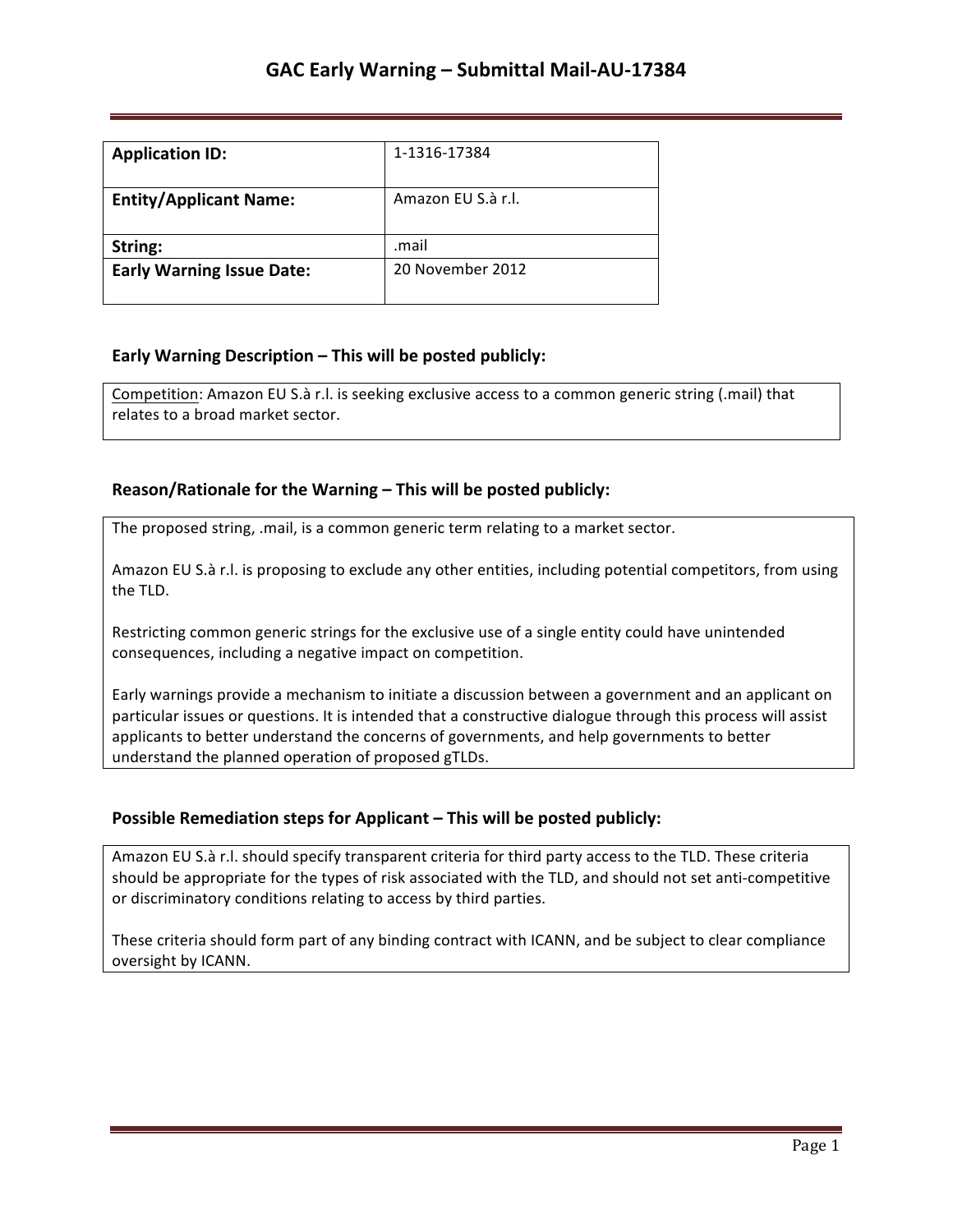### **Further Notes from GAC Member(s) (Optional) – This will be posted publicly:**

This Early Warning is from the Department of Broadband, Communications and the Digital Economy (DBCDE), on behalf of the Australian Government. In the first instance, communications and responses to this early warning should be emailed to gacearlywarning@gac.icann.org, with the text "Australian EW" and the application ID in the subject field.

# **INFORMATION FOR APPLICANTS**

# **About GAC Early Warning**

The GAC Early Warning is a notice only. It is not a formal objection, nor does it directly lead to a process that can result in rejection of the application. However, a GAC Early Warning should be taken seriously as it raises the likelihood that the application could be the subject of GAC Advice on New gTLDs or of a formal objection at a later stage in the process. Refer to section 1.1.2.4 of the Applicant Guidebook (http://newgtlds.icann.org/en/applicants/agb) for more information on GAC Early Warning.

## **Instructions if you receive the Early Warning**

**ICANN** strongly encourages you work with relevant parties as soon as possible to address the concerns voiced in the GAC Early Warning.

### **Asking questions about your GAC Early Warning**

If you have questions or need clarification about your GAC Early Warning, please contact gacearlywarning@gac.icann.org. As highlighted above, ICANN strongly encourages you to contact gacearlywarning@gac.icann.org as soon as practicable regarding the issues identified in the Early Warning. 

### **Continuing with your application**

If you choose to continue with the application, then the "Applicant's Response" section below should be completed. In this section, you should notify the GAC of intended actions, including the expected completion date. This completed form should then be sent to gacearlywarning@gac.icann.org. If your remediation steps involve submitting requests for changes to your application, see the change request process at http://newgtlds.icann.org/en/applicants/customer-service/change-requests.

In the absence of a response, ICANN will continue to process the application as submitted.

### **Withdrawing your application**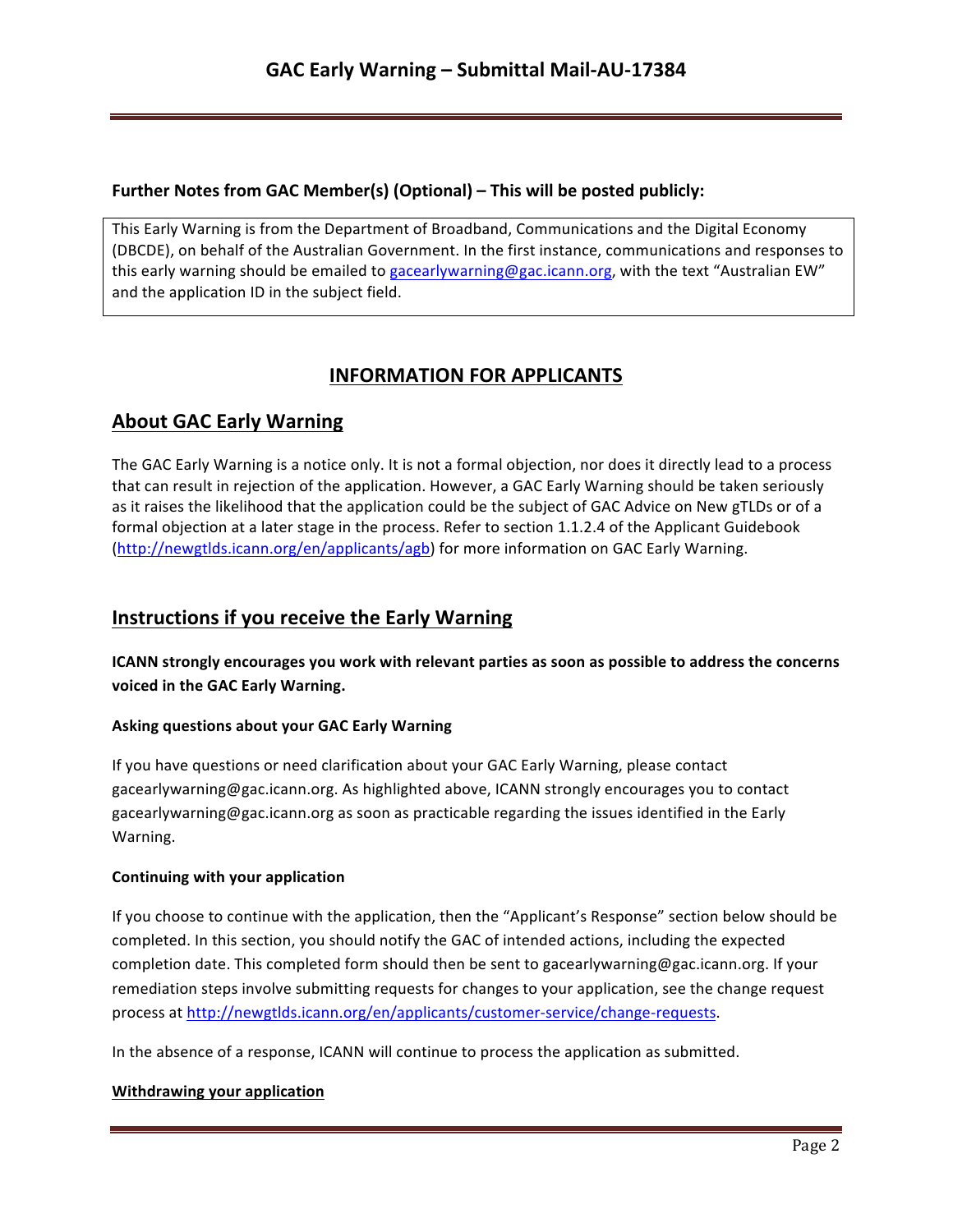# **GAC Early Warning – Submittal Mail-AU-17384**

If you choose to withdraw your application within the 21-day window to be eligible for a refund of 80% of the evaluation fee (USD 148,000), please follow the withdrawal process published at http://newgtlds.icann.org/en/applicants/customer-service/withdrawal-refund. Note that an application can still be withdrawn after the 21-day time period; however, the available refund amount is reduced. See section 1.5 of the Applicant Guidebook.

For questions please contact: **gacearlywarning@gac.icann.org** 

### **Applicant Response:**